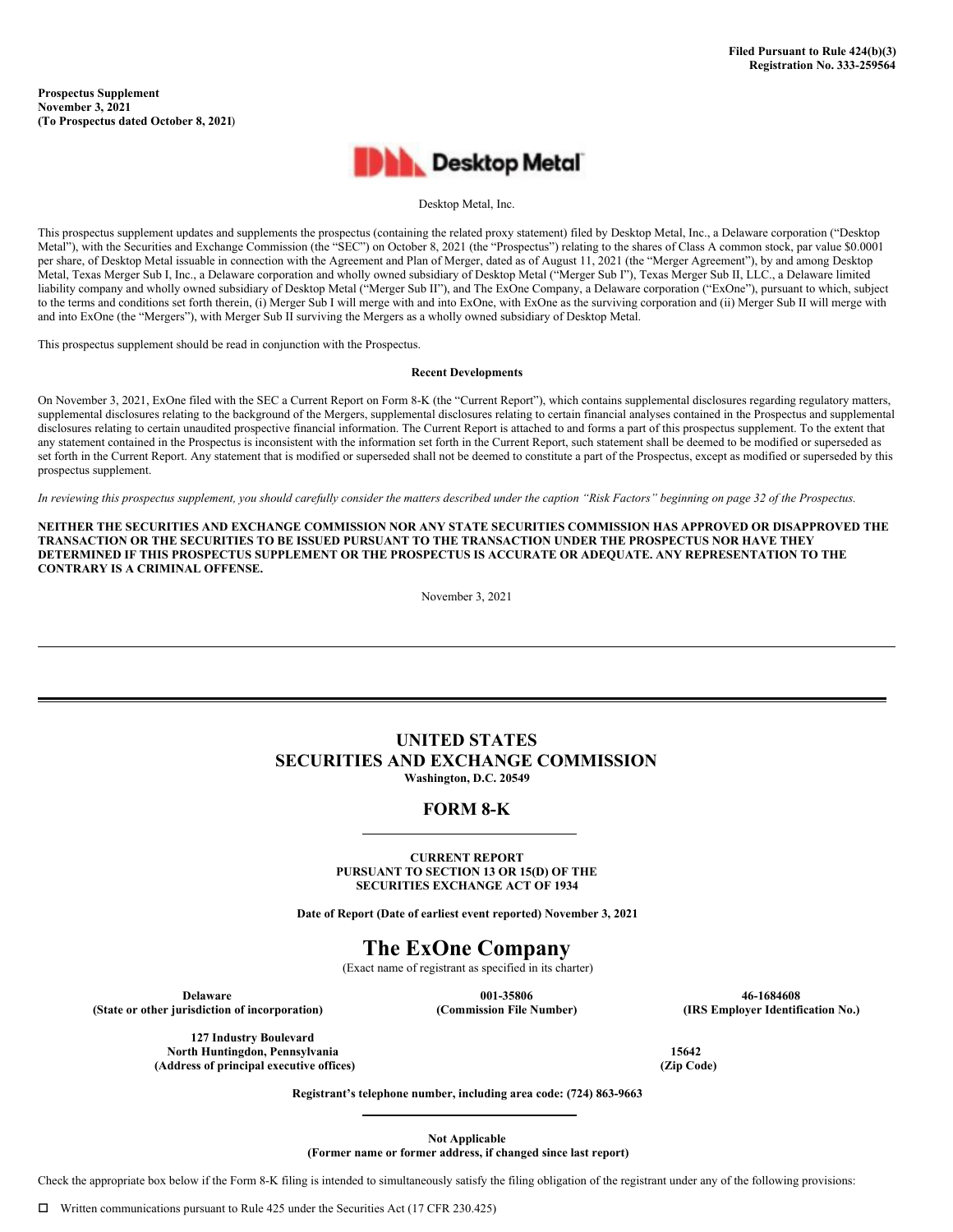$\square$  Soliciting material pursuant to Rule 14a-12 under the Exchange Act (17 CFR 240.14a-12)

 $\Box$  Pre-commencement communications pursuant to Rule 14d-2(b) under the Exchange Act (17 CFR 240.14d-2(b))

 $\Box$  Pre-commencement communications pursuant to Rule 13e-4(c) under the Exchange Act (17 CFR 240.13e-4(c))

Securities registered pursuant to Section 12(b) of the Exchange Act:

|                                                  |                             | Name<br>t each exchange on<br>. AT<br>u |
|--------------------------------------------------|-----------------------------|-----------------------------------------|
| $\overline{\phantom{a}}$<br>l'itle of each class | $\sim$<br>Trading Symbol(s) | which registered                        |
| ommon stock                                      | XONE                        | <b>Stock Market</b><br>he<br>Nasdag     |

Indicate by check mark whether the registrant is an emerging growth company as defined in Rule 405 of the Securities Act of 1933 (§230.405 of this chapter) or Rule 12b-2 of the Securities Exchange Act of 1934 (the "Exchange Act") (§240.12b-2 of this chapter).

Emerging growth company  $\square$ 

If an emerging growth company, indicate by check mark if the registrant has elected not to use the extended transition period for complying with any new or revised financial accounting standards provided pursuant to Section 13(a) of the Exchange Act.  $\Box$ 

#### **Item 8.01 Other Events.**

#### **Background**

As previously disclosed, on August 11, 2021, The ExOne Company ("**ExOne**" or the "**Company**") entered into an Agreement and Plan of Merger (the "**Merger Agreement**"), by and among Desktop Metal, Inc., a Delaware corporation ("**Desktop Metal**"), Texas Merger Sub I, Inc., a Delaware corporation and a wholly owned subsidiary of Desktop Metal ("**Merger Sub I**"), Texas Merger Sub II, LLC, a Delaware limited liability company and a wholly owned subsidiary of Desktop Metal ("**Merger Sub II**"), and ExOne. The Merger Agreement provides, among other things, that upon the terms and subject to the conditions set forth in the Merger Agreement, Merger Sub I will merge with and into ExOne, with ExOne surviving the merger as a wholly owned subsidiary of Desktop Metal (the "**First Merger**"). The Merger Agreement also provides that, immediately following the effective time of the First Merger, ExOne, as the surviving corporation of the First Merger, will merge with and into Merger Sub II (the "**Second Merger**," and together with the First Merger, the "**Mergers**"), with Merger Sub II surviving the Second Merger and continuing as a wholly owned subsidiary of Desktop Metal. The proposed Mergers are described in the Proxy Statement/Prospectus, dated October 8, 2021, filed with the Securities and Exchange Commission (the "**SEC**") and mailed to all stockholders of record of ExOne in connection with the Mergers (the "**Proxy Statement/Prospectus**").

#### **Regulatory Matters**

On October 20, 2021, ExOne and Desktop Metal received clearance from the German Federal Ministry for Economic Affairs and Energy, a foreign investment regulatory authority, that the transactions contemplated by the Merger Agreement have been cleared pursuant to section 58a paragraph 1 of the German Foreign Trade and Payments Ordinance. Additionally, and as previously reported, the waiting period under the Hart-Scott-Rodino Antitrust Improvements Act of 1976, as amended, expired on October 28, 2021 at 11:59 p.m. Eastern Time. Accordingly, ExOne and Desktop Metal have now received all regulatory approvals required as a condition to consummate the Mergers.

Subject to obtaining ExOne stockholder approval and the satisfaction of other customary closing conditions to the Mergers, ExOne and Desktop Metal expect to complete the Mergers during the fourth quarter of 2021, and, subject to the terms of the Merger Agreement, such closing may occur as soon as three days following the date of the special meeting of ExOne stockholders.

#### **Litigation Update**

As previously disclosed in the Proxy Statement/Prospectus, seven purported ExOne stockholders filed lawsuits against ExOne, its board of directors, and Desktop Metal related to the Mergers, one of which was subsequently withdrawn: *Stein v. The ExOne Company*, *et. al*, Case No. 1:21-cv-07756, filed in the United States District Court for the Southern District of New York on September 16, 2021 (the "Stein Complaint"); Kong v. The ExOne Company, et al, Case No. 2:21-cv-04165, filed in the United States District Court for the Eastern District of Pennsylvania on September 21, 2021 (the "Kong Complaint"); Vasedevan v. The ExOne Company, et. al, Case No. 1:21-cv-07984, filed in the United States District Court for the Southern District of New York on September 24, 2021 (the "Vasedevan Complaint"); Goldstein v. The ExOne Company, et al. Case No. 21-cv-05358, filed in the United States District Court for the Eastern District of New York on September 27, 2021 and subsequently voluntarily dismissed on October 14, 2021 (the "Goldstein Complaint"); Abramova v. The ExOne Company, et. al, Case No. 1:21-cv-08091, filed in the United States District Court for the Southern District of New York on September 29, 2021 (the "Abramova Complaint"); Campanella v. The ExOne Company, et. al, Case No. 2:21-cv-01302, filed in the United States District Court for the Western District of Pennsylvania on September 29, 2021 (the "Campanella Complaint"); McDevitt v. The ExOne Company, et. al, Case No. 1:21-cv-08249, filed in the United States District Court for the Southern District of New York on October 6, 2021 (the "**McDevitt Complaint**"). Following the filing of the Proxy Statement/Prospectus, five additional purported ExOne stockholders filed lawsuits against the various parties: *Fruster v. The ExOne Company, et. al*, Case No. 1:21-cv-05753, filed in the United States District Court for the Eastern District of New York on October 14, 2021 (the "Fruster Complaint"); Jones v. The ExOne Company, et. al., Case No. 1:21-cv-01474, filed in the United States District Court for the District of Delaware on October 20, 2021 (the "Jones Complaint"); Justice v. The ExOne Company, et. al. Case No. 2:21-cv-04607, filed in the United States District Court for the Eastern District of Pennsylvania on October 20, 2021 (the "Justice Complaint"); *Coffman v. The ExOne Company, et. al.*, Case No. 1:21-CV-08648, filed in the United States District Court for the Southern District of New York on October 21, 2021 (the "**Coffman Complaint**"); *Vasudevan v. The ExOne Company*, *et. al.*, Case No. 1:21-cv-08679, filed in the United States District Court for the Southern District of New York on October 22, 2021 (the "**Vasudevan Complaint**").

ExOne and Desktop Metal believe that the allegations in the complaints are without merit and specifically deny that any further supplemental disclosure is required under

Each of the complaints name as defendants ExOne and the members of its board of directors. The Kong and Abramova Complaints also name Desktop Metal, Merger Sub I and Merger Sub II as defendants. The complaints generally allege that the Proxy Statement/Prospectus was materially incomplete and misleading in violation of Sections 14(a) and 20(a) of the Exchange Act and SEC Rule 14a-9 promulgated thereunder. Each of the complaints seek, among other things, (i) injunctive relief preventing the consummation of the proposed transaction, (ii) damages and (iii) plaintiffs' attorneys' and experts' fees and expenses.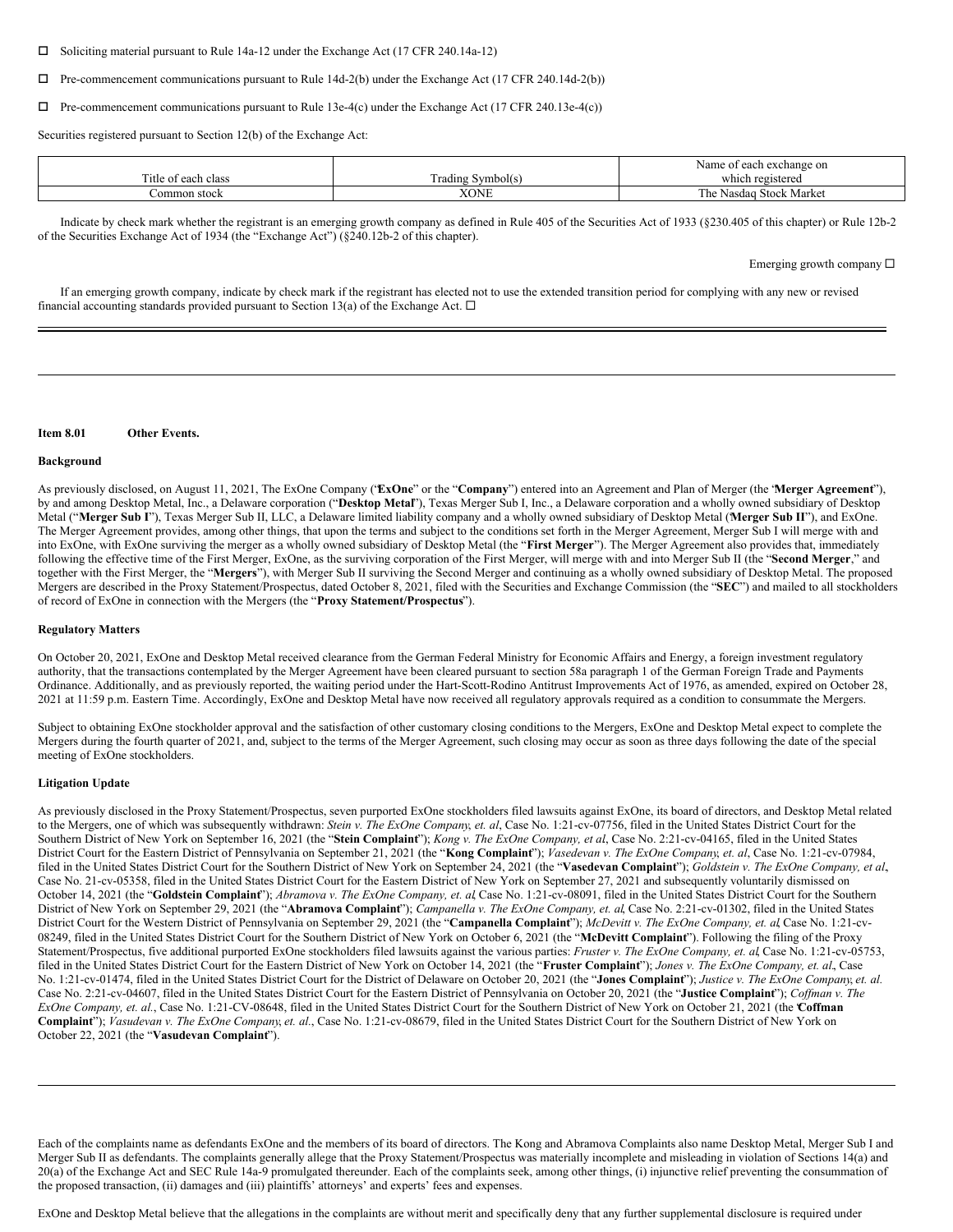applicable law; however, to avoid the burden and expense of further litigation and to avoid the risk that the complaints may delay or otherwise adversely affect the consummation of the Mergers, ExOne wishes to voluntarily make the supplemental disclosures related to the proposed Mergers as set forth below.

#### **Supplements to the Joint Proxy Statement/Prospectus**

The following materials supplement the statements contained in the Proxy Statement/Prospectus and should be read in conjunction with the Proxy Statement/Prospectus and the documents incorporated therein in their entirety. To the extent the information set forth herein differs from or updates information contained in the Proxy Statement/Prospectus, the information set forth herein shall supersede or supplement the information in the Proxy Statement/Prospectus. Nothing in this Current Report shall be deemed an admission of the legal necessity or materiality of the disclosures set forth herein, either separately or taken together. All page references are to pages in the Proxy Statement/Prospectus, and terms used below, unless otherwise defined, have the meanings set forth in the Proxy Statement/Prospectus.

The section of the Proxy Statement/Prospectus titled "The Mergers—Background of the Mergers" is hereby amended and supplemented by inserting the following paragraph at *the end of the sixth full paragraph on page 79 as follows:*

On August 27, 2020, the ExOne Board discussed the Desktop Metal announcement at a regularly scheduled board meeting.

The section of the Proxy Statement/Prospectus titled "The Mergers-Background of the Mergers" is hereby amended and supplemented by inserting the following at the end of *the fourth full paragraph on page 81 as follows:*

Stifel disclosed that in 2020 it had represented a current affiliate of Desktop Metal on a prior matter, and confirmed that this representation did not create a conflict of interest. The fees payable to Stifel in that prior matter did not exceed \$750,000 and were earned by Stifel in connection with its services rendered to Trine Acquisition Corp. in its business combination with Desktop Metal.

The section of the Proxy Statement/Prospectus titled "The Mergers-Background of the Mergers" is hereby amended and supplemented by amending and restating item (ii) of *the first partial paragraph on page 82 as follows:*

(ii) authorized the Chief Executive Officer, the Chief Financial Officer and the General Counsel of ExOne (the "authorized officers") to conduct negotiations with representatives of Desktop Metal regarding a potential transaction, and

The section of the Proxy Statement/Prospectus titled "The Mergers-Background of the Mergers" is hereby amended and supplemented by inserting the following immediately *after item (iii) of the first partial paragraph on page 82 as follows:*

Mr. Strome was designated as the chair of the ExOne transaction committee. The ExOne authorized officers were further authorized to (x) initiate and participate in discussions with, or otherwise assist or facilitate proposals from, potential parties to a potential business combination and (y) establish and revise procedures for the submission of proposals or indications of interest from other interested parties, in each case subject to oversight, input and approval of the ExOne transaction committee and the full ExOne Board.

The section of the Proxy Statement/Prospectus titled "The Mergers—Background of the Mergers" is hereby amended and supplemented by amending and restating the fourth *full paragraph on page 82 as follows:*

On May 25, 2021, as recommended by the ExOne transaction committee, Mr. Hartner called Mr. Fulop to inform him that Desktop Metal would need to contribute more cash to make a deal viable but that ExOne was willing to engage in mutual financial due diligence based on the May 21, 2021 proposal.

The section of the Proxy Statement/Prospectus titled "The Mergers-Background of the Mergers" is hereby amended and supplemented by amending and restating the seventh *full paragraph on page 82 as follows:*

On June 4, 2021, Company X entered into a non-disclosure agreement with ExOne. The non-disclosure agreement did not contain a standstill provision or any other restriction that would preclude Company X from making a competing proposal for ExOne, should it desire to do so. Later that day, and again on June 7, 2021, Mr. Hartner and the CEO of Company X had conversations with a representative of Company X regarding a potential acquisition of ExOne. They agreed to engage in preliminary due diligence to explore the possible synergies of the transaction and no material terms of a possible transaction were discussed.

The section of the Proxy Statement/Prospectus titled "The Mergers—Background of the Mergers" is hereby amended and supplemented by inserting the following immediately *after the third full paragraph on page 86 as follows:*

They reported that the parties reached an agreement in principle on the revised price included in the ExOne counterproposal subject to the resolution of other material terms. Agreement of the price was informed by the substantial decline in the market price of ExOne common stock and Desktop Metal common stock that had occurred since the June 18, 2021 proposal date. Once agreed upon on August 6, 2021, the price per share did not change and is reflected in the definitive Merger Agreement.

The material discussion of retention bonuses between representatives of ExOne and Desktop Metal occurred after the price was agreed upon on August 6, 2021, and such discussion focused primarily on whether the retention period would be designed to incentivize employees to retain their employment through the closing of the transaction and/or for a period continuing through a post-closing period. After extensive discussion and debate on August 9 and 10, 2021, ExOne's compensation committee determined the bonuses were consistent with market levels and approved the bonuses and reaffirmed that the restricted stock award grants made to the ExOne executives accelerate and vest in accordance with the terms of their change of control agreements rather than accelerate and vest in full upon the closing of the Mergers like all other equityholders.

### Also

The section of the Proxy Statement/Prospectus titled "The Mergers-Background of the Mergers" is hereby amended and supplemented by amending and restating the first *sentence of the first full paragraph on page 87 as follows:*

On August 11, 2021, at a special meeting of the ExOne Board at which all members of the ExOne Board, members of ExOne's senior management team and representatives of each of Stifel and McGuireWoods were present, representatives of Stifel reviewed Stifel's financial analyses of ExOne and Desktop Metal and Desktop Metal's \$25.50 per share proposal.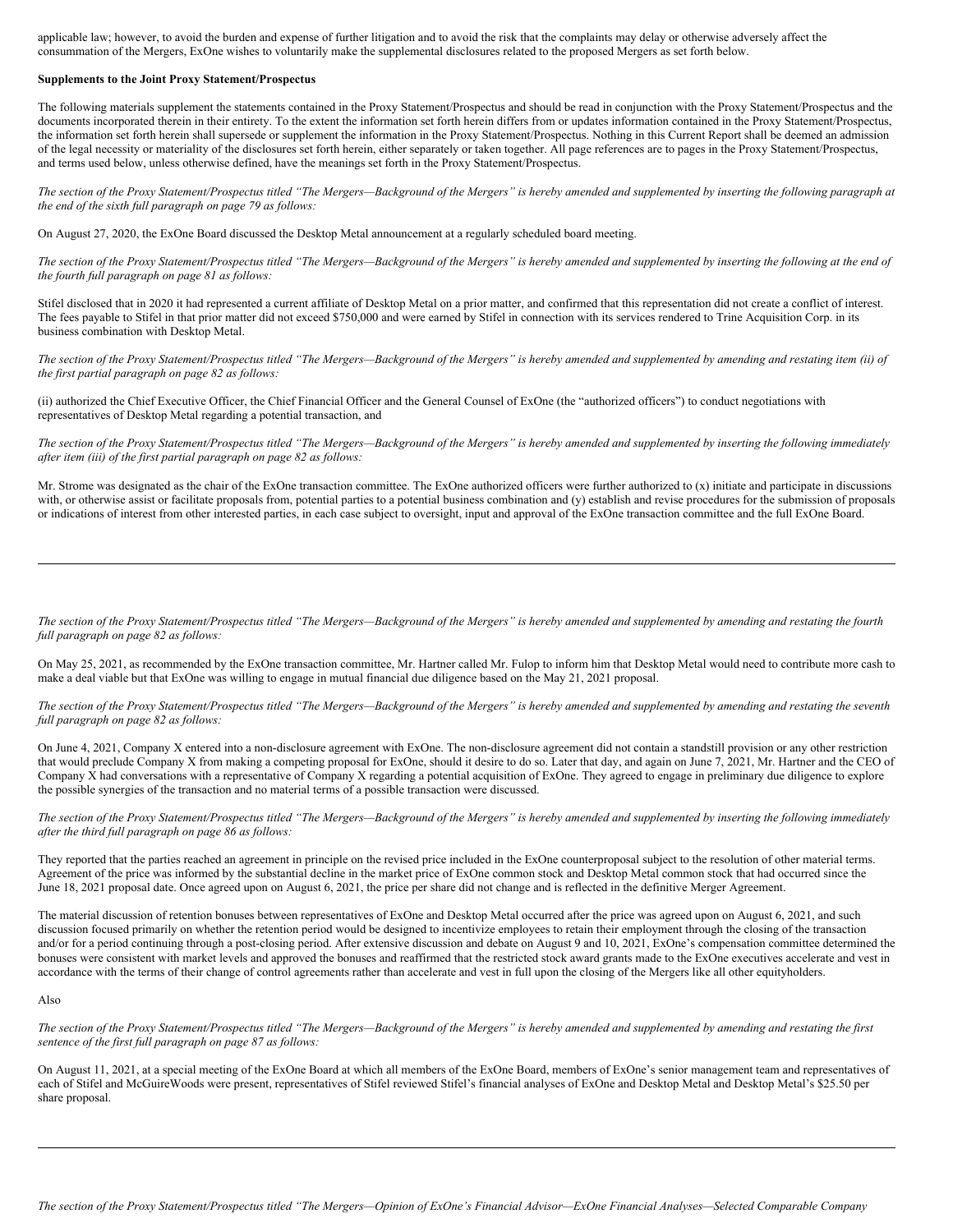Analysis" is hereby amended and supplemented by replacing the tabular disclosure in the first table of page 96, in its entirety, as follows:

|                               |       | <b>Multiple:</b>  |                   |
|-------------------------------|-------|-------------------|-------------------|
|                               |       | <b>CY 2021E</b>   | <b>CY 2022E</b>   |
|                               | EV    | <b>EV/Revenue</b> | <b>EV/Revenue</b> |
| Kornit Digital Ltd.           | 5,731 | 18.4x             | 15.4x             |
| 3D Systems Corporation        | 4,184 | 6.9x              | 6.9x              |
| Proto Labs, Inc.              | 2,193 | 4.5x              | 4.1x              |
| Materialise NV                | 1,221 | 5.1x              | 4.6x              |
| <b>Stratasys GmbH</b>         | 1,076 | 1.8x              | 1.6x              |
| <b>SLM Solutions Group AG</b> | 558   | 6.1x              | 4.2x              |
| voxeljet AG                   | 61    | 1.9x              | 1.4x              |

The section of the Proxy Statement/Prospectus titled "The Mergers-Opinion of ExOne's Financial Advisor-ExOne Financial Analyses-Selected Precedent Transactions Analysis" is hereby amended and supplemented by replacing the tabular disclosure in the first table of page 97, in its entirety, as follows:

|                       |                               |                        |  |     | <b>EV/LTM</b> |               | <b>EV/NTM</b> |               |
|-----------------------|-------------------------------|------------------------|--|-----|---------------|---------------|---------------|---------------|
| <b>Date Announced</b> | Acquirer                      | Target                 |  | EV  | Revenue       | <b>EBITDA</b> | Revenue       | <b>EBITDA</b> |
| 1/19/21               | Proto Labs, Inc.              | 3D Hubs. Inc.          |  | 294 | 1.8x          | NA            | NA            | NA            |
| 1/15/21               | Desktop Metal, Inc.           | EnvisionTEC, Inc.      |  | 304 | 7.1x          | 25.1x         | 5.5x          | NA            |
| 10/27/16              | General Electric Company      | Concept Laser GmbH     |  | 764 | 7.6x          | NA            | NA            | <b>NA</b>     |
| 9/6/16                | General Electric Company      | SLM Solutions Group(1) |  | 741 | 8.1x          | NM            | 5.2x          | 22.0x         |
| 9/6/16                | <b>GE Aviation System LLC</b> | Arcam AB               |  | 633 | 8.6x          | NM            | 6.7x          | 43.1x         |
| 4/16/12               | Stratasys Inc.                | Obiet Ltd.             |  | 577 | 4.3x          | 24.4x         | 3.4x          | 17.1x         |

(1) Transaction was abandoned after failing to meet minimum acceptance threshold for the voluntary tender. Acquirer refused to extend or change its offer for the Target after an activist established a 20% position in target and stated that "the company had alternatives." Concept Laser GMBH was acquired on similar terms shortly thereafter.

The section of the Proxy Statement/Prospectus titled "The Mergers-Opinion of ExOne's Financial Advisor-ExOne Financial Analyses-Discounted Cash Flow Analysis" is hereby amended and supplemented by amending and restating the second full paragraph on page 98 as follows:

Stifel calculated projected unlevered free cash flow for the second half of calendar year 2021 through calendar year 2025 of approximately negative \$2.7 million, negative \$10.2 million, negative \$6.9 million, negative \$2.7 million and \$5.5 million, respectively, as reviewed and approved by ExOne management for Stifel's use, and using the mid-point convention, discounted these cash flows and the terminal value, at four and a half years to present values using discount rates of 11.5% — 13.5%, based on ExOne's weighted average cost of capital ("WACC") using the Capital Asset Pricing Model ("CAPM"). The implied estimated present value of the terminal value ranged from approximately \$305.5 million to approximately \$509.1 million, based upon the midpoint of the discount range of 12.5%. The assumptions for the CAPM were based on a comparable company capital structure adjusted for a small-cap size premium of 2.2%, based upon Duff & Phelps 2020 Valuation Handbook — Guide to Cost of Capital, 9th decile.

The section of the Proxy Statement/Prospectus titled "The Mergers-Opinion of ExOne's Financial Advisor-Desktop Metal Financial Analyses-Selected Comparable Company Analysis" is hereby amended and supplemented by replacing the tabular disclosure in the first table of page 100, in its entirety, as follows:

|                                   |       | <b>Multiple:</b>                     |                                      |  |
|-----------------------------------|-------|--------------------------------------|--------------------------------------|--|
|                                   | EV    | <b>CY 2021E</b><br><b>EV/Revenue</b> | <b>CY 2022E</b><br><b>EV/Revenue</b> |  |
| Kornit Digital Ltd.               | 5.731 | 18.4x                                | 15.4x                                |  |
| 3D Systems Corporation            | 4,316 | 6.9x                                 | 6.9x                                 |  |
| Proto Labs, Inc.                  | 2,193 | 4.5x                                 | 4.1x                                 |  |
| Markforged Holding Corporation(1) | 1,765 | 20.5x                                | 14.7x                                |  |
| Materialise NV                    | 1,221 | 5.1x                                 | 4.6x                                 |  |
| Stratasys GmbH                    | 1,076 | 1.8x                                 | 1.6x                                 |  |
| <b>SLM Solutions Group AG</b>     | 558   | 6.1x                                 | 4.2x                                 |  |
| voxeljet AG                       | 61    | 1.9x                                 | 1.4x                                 |  |

(1) Like Desktop Metal, Markforged is an additive manufacturing company that was acquired by a Special Purpose Acquisition Company and provided five years of projected financial information in connection with the acquisition transaction.

The section of the Proxy Statement/Prospectus titled "The Mergers-Opinion of ExOne's Financial Advisor-Desktop Metal Financial Analyses-Discounted Cash Flow Analysis" is hereby amended and supplemented by amending and restating the first full paragraph on page 101 as follows:

Stifel calculated projected unlevered free cash flow for the second half of calendar year 2021 through calendar year 2025 of approximately negative \$72.4 million, negative \$98.3 million, negative \$45 million, \$50.6 million and \$200.2 million, respectively, based upon the Desktop Metal Projections and approximately negative \$42.8 million, negative \$78 million, negative \$36.6 million, \$32.5 million and \$123.9 million based upon the Street estimates, as approved by ExOne management for Stifel's use, and using the mid-point convention discounted these cash flows and the terminal value, at four and a half years, to present values using discount rates of 11.5% — 17.5%, based on the weighted average cost of capital of the comparable companies and Desktop Metal's WACC using the CAPM. The implied estimated present value of the terminal value ranged from approximately \$1,957.1 million to approximately \$2,935.6 million, based upon Desktop Metal Projections and the midpoint of the discount range of 14.5%. The assumptions for the CAPM were based on a comparable company capital structure adjusted for a small-cap size premium. Stifel determined this range was appropriate based on its professional judgement and experience and the significant difference between management and street estimates.

The section of the Proxy Statement/Prospectus titled "The Mergers-Opinion of ExOne's Financial Advisor-Relative Valuation Financial Analyses-Pro Forma Combined Company Discounted Cash Flow Analysis" is hereby amended and supplemented by amending and restating the final paragraph on page 101 as follows:

Stifel performed an illustrative discounted cash flow analysis to determine indicators of illustrative implied equity values for the pro forma combined company using pro forma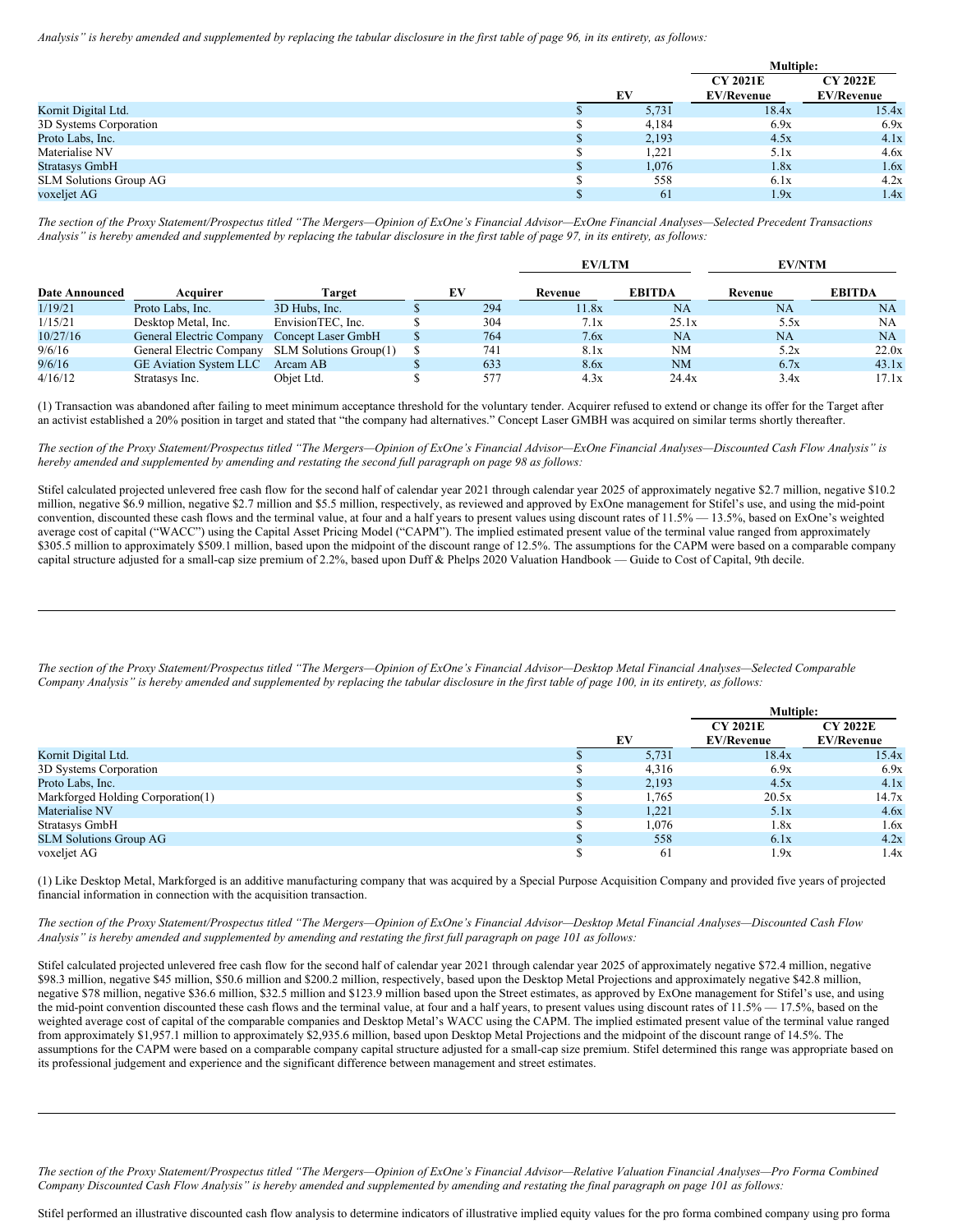combined company financial forecasts that were based on the standalone company financial forecasts provided by the managements of ExOne and Desktop Metal and approved for Stifel's use by ExOne Management, and reflected estimates of public company cost synergies of approximately \$6 million in annual savings (which were estimated to cost approximately \$2.5 million in 2022 to achieve) provided by ExOne's Management. Stifel calculated a range of indications of the present value of unlevered free cash flows for the pro forma combined company based upon the ExOne Projections and Desktop Metal Projections for projected second half of calendar year 2021 through calendar year 2025 of approximately negative \$75.2 million, negative \$105.1 million, negative \$45.9 million, \$54.0 million and \$211.7 million, respectively, using discount rates ranging from 11.5% to 17.5%.

The section of the Proxy Statement/Prospectus titled "The Mergers—Opinion of ExOne's Financial Advisor—Relative Valuation Financial Analyses—Pro Forma Combined Company Discounted Cash Flow Analysis" is hereby amended and supplemented by amending and restating the second and third paragraphs on page 102 as follows:

Stifel then calculated a range of illustrative terminal values at the end of 2025 by using the "terminal multiple" method. Using the terminal multiple method, Stifel applied multiples ranging from 4.0x to 6.0x to ExOne and Desktop Metal managements' estimates and ExOne managements' estimates and Desktop Metal Street estimates of the projected calendar year 2025 pro forma combined company revenue. The range of multiples was selected by Stifel utilizing trading multiples of ExOne and Desktop Metal's public comparable companies and the companies' historical trading performance relative to peers while taking into account the relative contributions of ExOne and Desktop Metal to the pro forma company. These illustrative terminal values, which ranged from approximately \$2,333.3 million to approximately \$3,500.0 million, were then discounted to June 30, 2021 to calculate ranges of implied indications of present values using the same ranges of discount rates, 11.5% to 17.5%, as described above.

Stifel then added the ranges of the implied present values of the pro forma combined company's unlevered free cash flows for the projected years to the ranges of implied present values of the pro forma combined company's terminal values to derive a range of illustrative implied present enterprise values of the pro forma combined company. Stifel then subtracted pro forma combined net debt based on net debt as of June 30, 2021 for Desktop Metal of approximately \$514.2 million and ExOne of approximately \$129.5 million, and subtracted approximately \$210.1 million of cash, to derive a range of illustrative implied present equity values. Stifel then divided this range by the pro forma fully diluted share count of the combined company of approximately 319.3 million shares based upon the merger consideration of \$25.50 per share to derive a range of illustrative implied present equity values per share. Stifel then applied the implied exchange ratio of 1.7951:1, based on the share prices of ExOne and Desktop Metal as of August 10, 2021, to the range plus \$8.50 per share in cash to derive the implied ExOne equity value per share from the pro forma discounted cash flow analysis. The following table reflects the ranges of implied equity values per share resulting from these analyses.

The section of the Proxy Statement/Prospectus titled "The Mergers-Opinion of ExOne's Financial Advisor-Miscellaneous" is hereby amended and supplemented by *amending and restating the penultimate paragraph on page 102 as follows:*

ExOne paid Stifel a fee, which is referred to in this proxy statement/prospectus as the opinion fee, of \$1,000,000 for providing the Stifel opinion to the ExOne Board, which is not contingent upon the consummation of the Mergers. Stifel will receive an additional fee of approximately \$6,762,500 contingent upon the successful consummation of the Mergers, assuming an implied merger consideration of \$25.50 in value for each share of ExOne common stock exchanged. In addition, ExOne has agreed to reimburse Stifel for certain expenses in connection with its engagement, subject to certain limitations, and to indemnify Stifel for certain liabilities arising out of its engagement. In February 2021, Stifel served as Joint Bookrunner to ExOne in its follow-on equity offering and earned a fee of \$2,276,015. Stifel was previously retained by ExOne for two potential strategic acquisitions that ExOne explored, neither of which was consummated. In the past two years, other than in respect of the Mergers, Stifel has received compensation for investment banking and financial services from ExOne of \$2,276,015. In November and December 2020, Stifel served as Capital Markets Advisor to Trine Acquisition Corp. in its business combination with Desktop Metal and earned a fee of \$750,000.

## **Additional Information and Where to Find It**

This communication relates to a proposed transaction between DM and the Company. In connection with the proposed transaction, DM has filed a registration statement on Form S-4 with the SEC, which included a document that serves as a preliminary proxy statement with respect to ExOne and a prospectus with respect to DM's Class A common stock to be issued in the proposed transaction. ExOne subsequently filed a definitive proxy statement with the SEC on October 8, 2021. On or about October 12, 2021, ExOne sent the definitive proxy statement to all of ExOne's stockholders as of the record date in connection with the meeting to be held to request stockholder approval of the proposed transaction. Each party also will file other documents regarding the proposed transaction with the SEC. BEFORE MAKING ANY VOTING DECISION, INVESTORS AND SECURITY HOLDERS OF THE COMPANY ARE URGED TO READ THE REGISTRATION STATEMENT, DEFINITIVE PROXY STATEMENT AND ALL OTHER RELEVANT DOCUMENTS FILED OR THAT WILL BE FILED WITH THE SEC IN CONNECTION WITH THE PROPOSED TRANSACTION AS THEY BECOME AVAILABLE BECAUSE THEY WILL CONTAIN IMPORTANT INFORMATION ABOUT THE PROPOSED TRANSACTION.

Investors and the Company's stockholders may obtain free copies of the proxy statement/prospectus and other documents that are filed or will be filed with the SEC by DM or the Company through the website maintained by the SEC at www.sec.gov. The documents filed by DM with the SEC also may be obtained free of charge at DM's website at ir.desktopmetal.com. The documents filed by the Company with the SEC also may be obtained free of charge at the Company's website at investor.exone.com.

## **Participants in the Solicitation**

DM and the Company and their respective directors and executive officers may be deemed to be participants in the solicitation of proxies from the Company's stockholders in connection with the proposed transaction. Information about the Company's directors and executive officers is set forth in the Company's proxy statement for its Annual Meeting of Stockholders on Schedule 14A filed with the SEC on April 1, 2021, and information about their ownership of the Company's common stock is set forth in the proxy statement/prospectus. Information about DM's directors and executive officers is set forth in DM's proxy statement for its Annual Meeting of Stockholders on Schedule 14A filed with the SEC on June 17, 2021 and as set forth in the proxy statement/prospectus. To the extent that holdings of DM's or the Company's securities have changed since the amounts printed in DM's or the Company's proxy statement, such changes have been or will be reflected on Statements of Changes in Beneficial Ownership on Form 4 filed with the SEC. Additional information regarding the interests of those persons and other persons who may be deemed participants in the proposed transaction may be obtained by reading the proxy statement/prospectus regarding the proposed transaction. You may obtain free copies of these documents as described in the preceding paragraph.

## **No Offer or Solicitation**

This communication is not intended to and shall not constitute an offer to sell or the solicitation of an offer to sell or the solicitation of an offer to buy any securities or a solicitation of any vote of approval, nor shall there be any sale of securities in any jurisdiction in which such offer, solicitation or sale would be unlawful prior to registration or qualification under the securities laws of any such jurisdiction. No offer of securities shall be made except by means of a prospectus meeting the requirements of Section 10 of the Securities Act.

## **Safe Harbor Regarding Forward Looking Statements**

This communication relates to a proposed business combination transaction between DM and the Company and may contain forward-looking statements within the meaning of the Private Securities Litigation Reform Act with respect to the Company's future financial or business performance, strategies, or expectations. Forward-looking statements typically are identified by words or phrases such as "trend," "potential," "opportunity," "pipeline," "believe," "comfortable," "expect," "anticipate," "current," "intention," "estimate," "position," "assume," "outlook," "continue," "remain," "maintain," "sustain," "seek," "achieve," as well as similar expressions, or future or conditional verbs such as "will," "would," "should," "could" and "may."